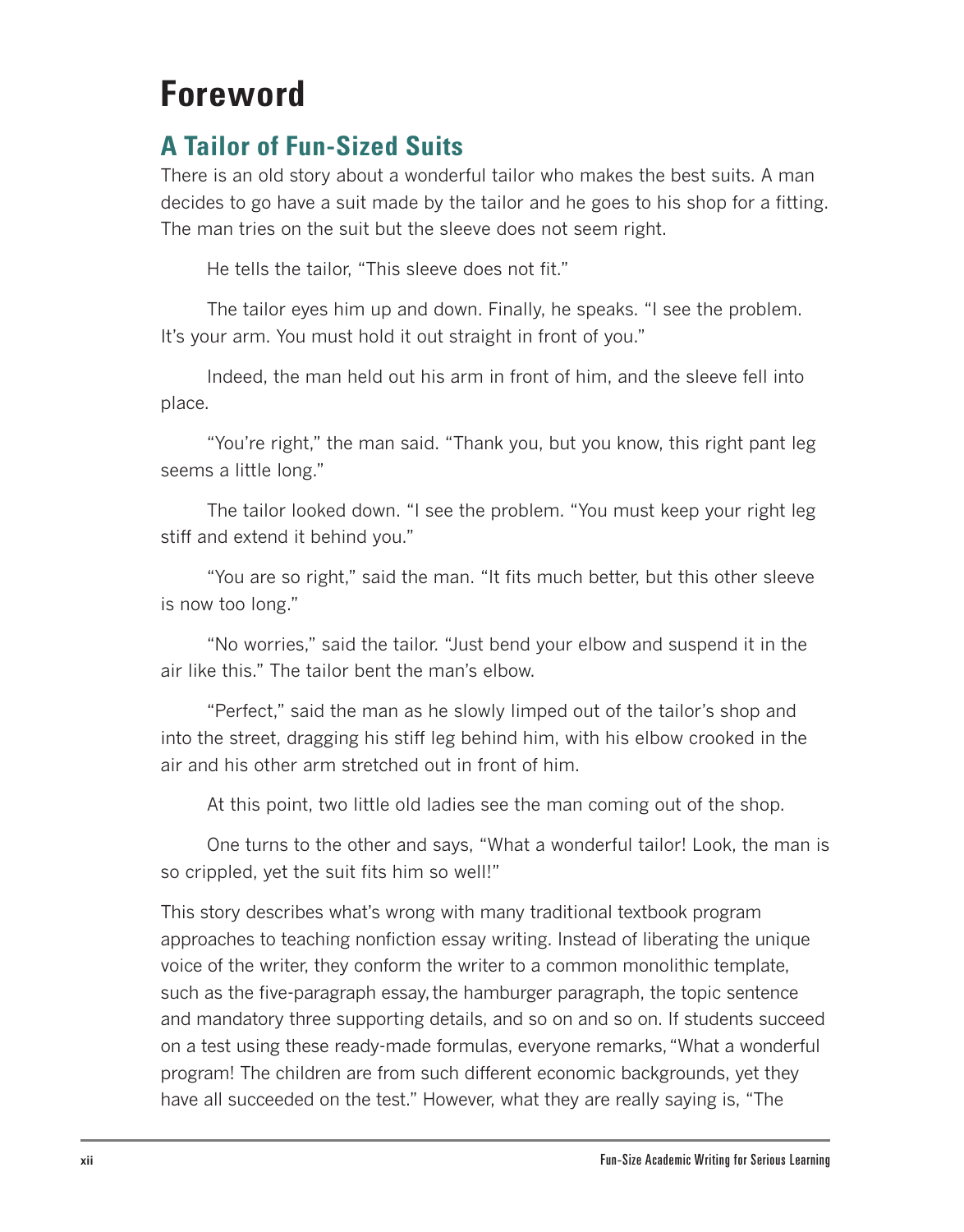children are so unique, but have fitted their minds so successfully to this common boring template." Bravo!

In a flat world economy that depends on creativity and innovation, this is a tragedy of epic proportions for American education only exacerbated by a plethora of new, robot-scored, high-stakes writing tests, all of which claim close alignment with the Common Core State Standards. If we are not careful, writing will soon be seen as the act of formulating sentences and paragraphs to be scanned for syntactical structure and lexile level by machines. Yuck. All of this might be a bad science fiction movie if it weren't truly happening.

The good news is that the book you hold in your hand is a lifeline to real writing instruction. Based on careful observation of wonderfully varied student writing, Grades 4 through 12, and organized around the genres of the Common Core State Standards, Fun-Size Academic Writing for Serious Learning is the best book I know for giving students a fun-sized suit that fits their true voices as writers and thinkers. To the extent that all students seek deep engagement and joy in the task of nonfiction writing, we can say that all students come to class "fun-sized," and it is only bland, myopic curriculum that reduces their voices to uniform gray paragraphs that sound correct but say little.

The power of this immensely practical, kid-friendly book of craft lessons is that it teaches more than writing; rather, it teaches classical rhetoric, that ancient art of learning to say stuff different ways. For example, the Renaissance teacher Erasmus would be delighted to see that a fourth grader from Florida named Samantha has mastered his famous lesson, Scesis Onomoton, by writing about her blue-eyed Barbie doll, using different words to name the plastic figure each time she repeats it within a piece. The humor and voice in Samantha's writing makes it useful for teaching this valuable lesson at every grade level with joy and vigor. The same is true when an eighth grader named Eileen teaches us a lesson on literary analysis by writing about character tension, or when a tenth grader named Adrian teaches us a how to write powerful openings. Every writing teacher knows that the best lessons come directly from the classroom and student writing. These expert student authors will inspire those who use this book to discover this truth every day. After a few months of use, teachers will have their own inspiring examples to add to those Gretchen and Judi have collected.

Along with the dozens of simple two-page lessons, Fun-Size Academic Writing for Serious Learning provides a structural analysis of each piece of writing. Gretchen Bernabei introduced this dynamic concept of the kernel essay,